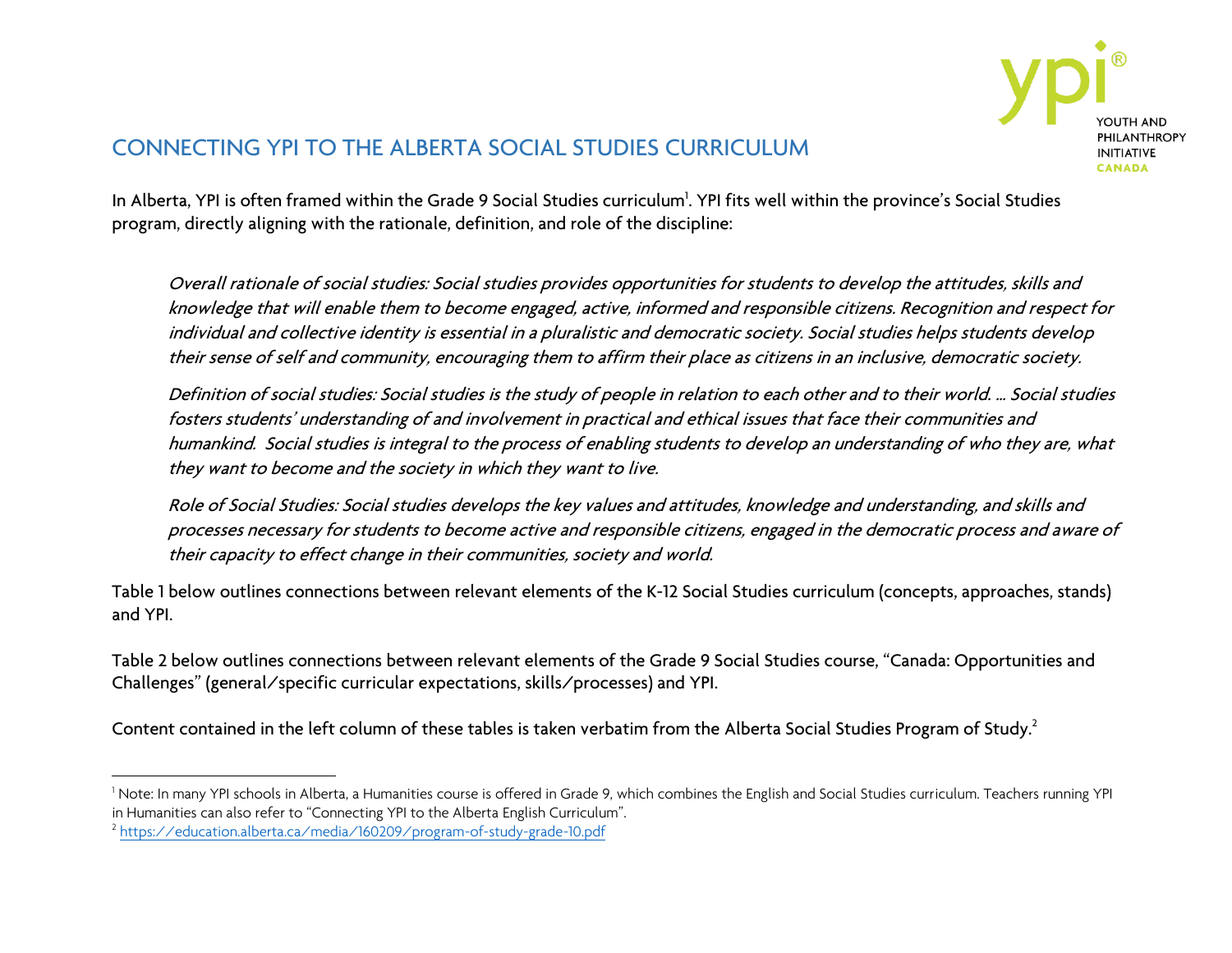For further guidance on activating the Alberta Social Studies curriculum, and using YPI to meet your curricular objectives, contact Robyn Carr, YPI Alberta Curriculum Advisor (2017/2018): [rkcarr@cbe.ab.ca.](mailto:rkcarr@cbe.ab.ca)

| Table 1: K-12 Social Studies                                    |                                                                   |  |
|-----------------------------------------------------------------|-------------------------------------------------------------------|--|
| <b>CURRICULUM ELEMENT AND DESCRIPTION</b>                       | <b>CONNECTION TO YPI</b>                                          |  |
| Core Concepts of Citizenship and Identity                       | Through YPI, students engage in an exploration of social issues   |  |
| The dynamic relationship between citizenship and identity       | in their local community, vulnerable populations who              |  |
| forms the basis for skills and learning outcomes in the program | experience those issues at a greater rate than the average        |  |
| of studies. The goal of social studies is to provide learning   | population, and social services available to people               |  |
| opportunities for students to:                                  | experiencing need. This learning can happen within the            |  |
| demonstrate a critical understanding of individual and          | framework of individual and collective social/economic rights,    |  |
| collective rights                                               | and violations thereof, and the concepts of dignity and           |  |
| understand the commitment required to ensure the vitality       | equality.                                                         |  |
| and sustainability of their changing communities at the local,  |                                                                   |  |
| provincial, national and global levels respect the dignity and  | By researching local, social service organizations in their       |  |
| support the equality of all human beings.                       | community through YPI, students gain understanding of the         |  |
|                                                                 | social safety net that ensures the vitality and sustainability of |  |
|                                                                 | their local community.                                            |  |
| Social Studies: Learners & Learning                             | YPI provides a framework for schools to connect with              |  |
| Social studies recognizes the interconnections and interactions | community organizations in meaningful, mutually beneficial        |  |
| among school, community, provincial, national and global        | ways. Every student in the participating grade is required to     |  |
| institutions.                                                   | make contact with an organization and create a pitch for a YPI    |  |
|                                                                 | grant for that organization. YPI often opens doors to deeper      |  |
| The Alberta program of studies for social studies provides      | connections between schools and organizations as well,            |  |
| learning opportunities for students to develop skills of active | particularly when school-aged youth are stakeholders of the       |  |
| and responsible citizenship and the capacity to inquire, make   | organization's work.                                              |  |
| reasoned and informed judgments, and arrive at decisions for    |                                                                   |  |
| the public good.                                                | Through YPI, students engage in inquiry-based learning in         |  |
|                                                                 | groups of 3-5 by seeking solutions to prevalent social issues in  |  |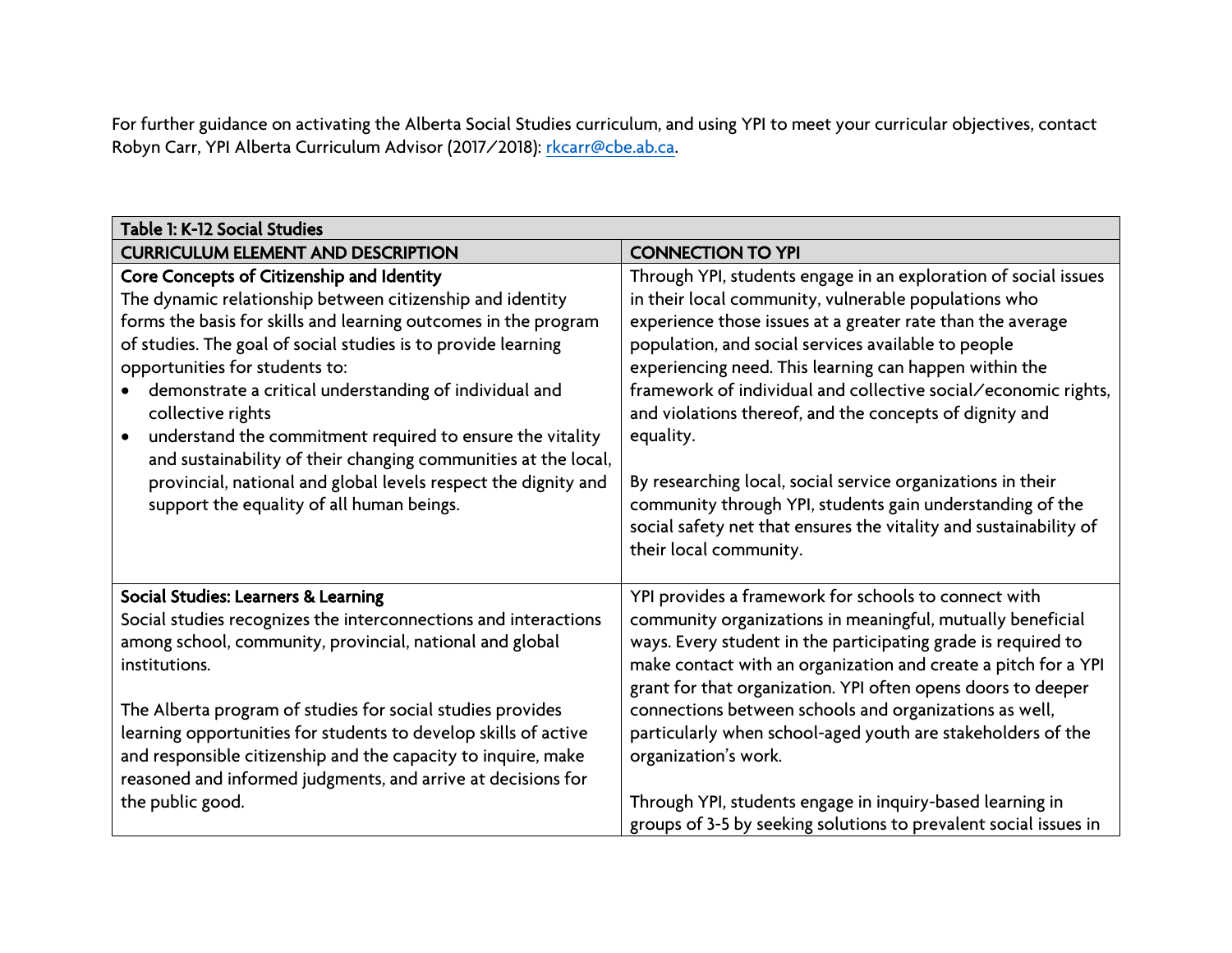| Students become engaged and involved in their communities by:<br>asking questions<br>$\bullet$<br>making connections with their local community<br>$\bullet$<br>sharing ideas and understandings<br>listening to and collaborating and working with others to | their community through the work of local, social service<br>organizations. Students collaborate with one another on the<br>project, and ultimately deliver a pitch presentation for these<br>organizations, educating their peers about social issues and<br>community services during their YPI presentations |
|---------------------------------------------------------------------------------------------------------------------------------------------------------------------------------------------------------------------------------------------------------------|-----------------------------------------------------------------------------------------------------------------------------------------------------------------------------------------------------------------------------------------------------------------------------------------------------------------|
| design the future                                                                                                                                                                                                                                             |                                                                                                                                                                                                                                                                                                                 |
| <b>Issues-Focused Approach to</b>                                                                                                                                                                                                                             | YPI does not specify which social issues students should                                                                                                                                                                                                                                                        |
| <b>Teaching Social Studies</b>                                                                                                                                                                                                                                | choose for their projects; students choose the issues based on                                                                                                                                                                                                                                                  |
| Investigating current affairs from                                                                                                                                                                                                                            | their personal interests, and often on the current affairs of the                                                                                                                                                                                                                                               |
| multiple perspectives motivates students to engage in                                                                                                                                                                                                         | community. This focus begins in part two of the program, and                                                                                                                                                                                                                                                    |
| meaningful dialogue on relevant historical and contemporary                                                                                                                                                                                                   | we recommend that students use resources like Vital Signs,                                                                                                                                                                                                                                                      |
| issues, helping them to make informed and reasoned decisions                                                                                                                                                                                                  | published by their local community foundation, to analyze                                                                                                                                                                                                                                                       |
| on local, provincial, national and global issues.                                                                                                                                                                                                             | which issues are currently facing their city/town.                                                                                                                                                                                                                                                              |
|                                                                                                                                                                                                                                                               |                                                                                                                                                                                                                                                                                                                 |
| <b>Strand: Power, Authority and Decision Making</b>                                                                                                                                                                                                           | In part two of the YPI curriculum, students are introduced to                                                                                                                                                                                                                                                   |
| Examining the concepts of power, authority and decision making                                                                                                                                                                                                | the concept of a social safety net that is comprised of services                                                                                                                                                                                                                                                |
| from multiple perspectives helps students consider how these                                                                                                                                                                                                  | provided by the public, private, and charitable sector.                                                                                                                                                                                                                                                         |
| concepts impact individuals, relationships, communities and                                                                                                                                                                                                   | Discussion of the influence of current government and                                                                                                                                                                                                                                                           |
| nations. It also broadens students' understanding of related                                                                                                                                                                                                  | structures of decision-making align well here.                                                                                                                                                                                                                                                                  |
| issues, perspectives and their effect on citizenship and identity.<br>A critical examination of the distribution, exercise and                                                                                                                                |                                                                                                                                                                                                                                                                                                                 |
| implications of power and authority is the focus of this strand.                                                                                                                                                                                              |                                                                                                                                                                                                                                                                                                                 |
| Students will examine governmental and political structures,                                                                                                                                                                                                  |                                                                                                                                                                                                                                                                                                                 |
| justice and laws, fairness and equity, conflict and cooperation,                                                                                                                                                                                              |                                                                                                                                                                                                                                                                                                                 |
| decision-making processes, leadership and governance. This                                                                                                                                                                                                    |                                                                                                                                                                                                                                                                                                                 |
| examination develops a student's understanding of the                                                                                                                                                                                                         |                                                                                                                                                                                                                                                                                                                 |
| individual's capacity in decision-making processes and promotes                                                                                                                                                                                               |                                                                                                                                                                                                                                                                                                                 |
| active and responsible citizenship.                                                                                                                                                                                                                           |                                                                                                                                                                                                                                                                                                                 |
| <b>Strand: Economics and Resources</b>                                                                                                                                                                                                                        | In part two of the YPI curriculum, students are introduced to                                                                                                                                                                                                                                                   |
|                                                                                                                                                                                                                                                               | the concept of a social safety net that is comprised of services                                                                                                                                                                                                                                                |
|                                                                                                                                                                                                                                                               |                                                                                                                                                                                                                                                                                                                 |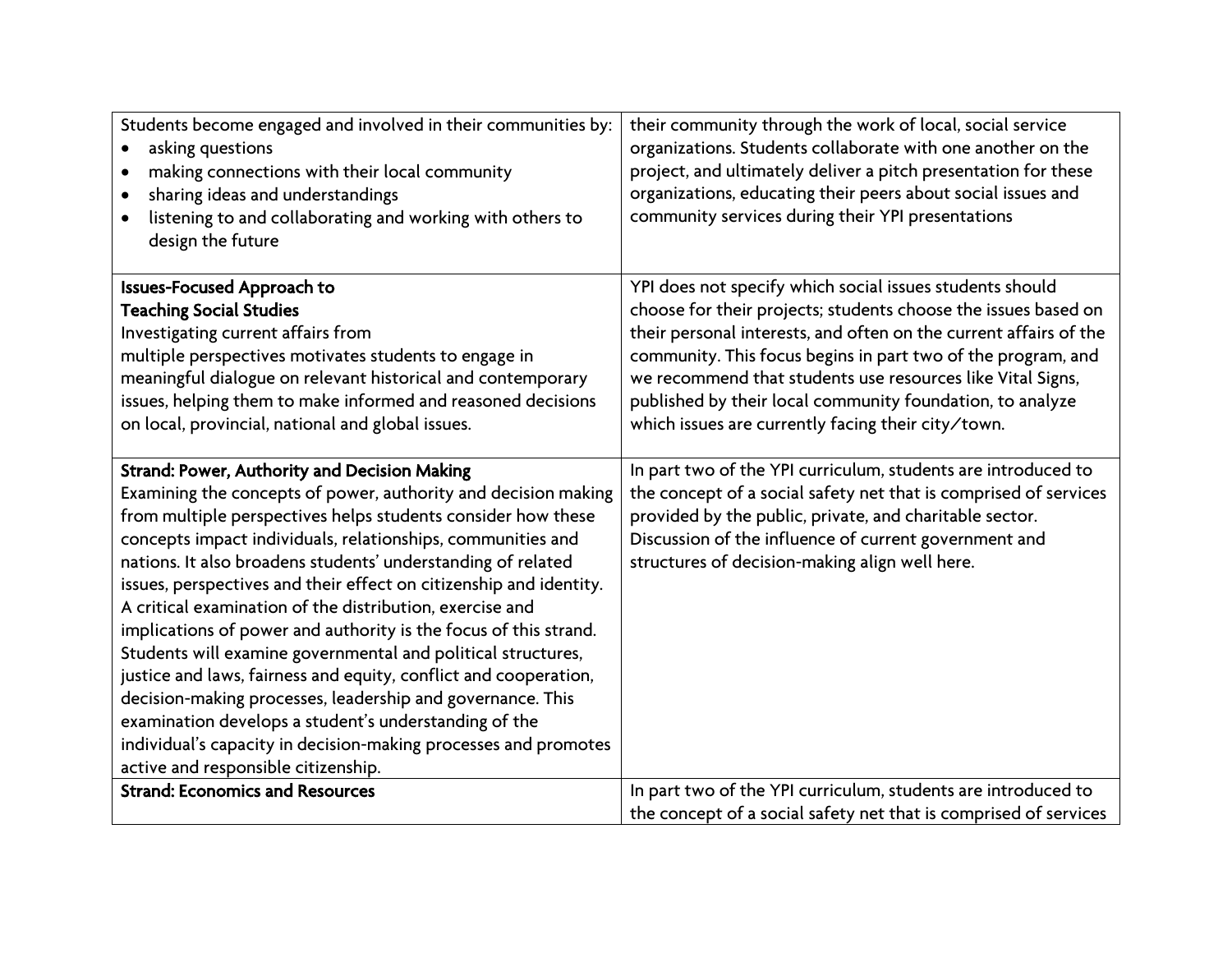| Exploring multiple perspectives on the use, distribution and<br>management of resources and wealth contributes to students'<br>understanding of the effects that economics and resources have<br>on the quality of life around the world. Students will explore<br>basic economic systems, trade and the effects of economic<br>interdependence on individuals, communities, nations and the<br>natural environment. Students will also critically consider the<br>social and environmental implications of resource use and                                                                                                                                                                                                                                                                         | provided by the public, private, and charitable sector.<br>Discussions of resource distribution and management align<br>well here.                                                                                                                     |
|------------------------------------------------------------------------------------------------------------------------------------------------------------------------------------------------------------------------------------------------------------------------------------------------------------------------------------------------------------------------------------------------------------------------------------------------------------------------------------------------------------------------------------------------------------------------------------------------------------------------------------------------------------------------------------------------------------------------------------------------------------------------------------------------------|--------------------------------------------------------------------------------------------------------------------------------------------------------------------------------------------------------------------------------------------------------|
| technological change.                                                                                                                                                                                                                                                                                                                                                                                                                                                                                                                                                                                                                                                                                                                                                                                |                                                                                                                                                                                                                                                        |
| <b>Strand: Culture and Community</b><br>Exploring culture and community allows students to examine<br>shared values and their own sense of belonging, beliefs,<br>traditions and languages. This promotes students' development<br>of citizenship and identity and understanding of multiple<br>perspectives, issues and change. Students will examine the<br>various expressions of their own and others' cultural, linguistic<br>and social communities.                                                                                                                                                                                                                                                                                                                                           | YPI begins with students looking inward to identify their<br>personal values, and when students form groups, they create a<br>shared value statement based on their beliefs and goals for<br>their YPI project.                                        |
| Strand: Social Participation as a Democratic<br>Practice<br>Social participation skills enable students to develop effective<br>relationships with others, to work in cooperative ways toward<br>common goals and to collaborate with others for the well-being<br>of their communities. Students will develop interpersonal skills<br>that focus on cooperation, conflict resolution, consensus<br>building, collaborative decision making, the importance of<br>responsibility and the acceptance of differences. Development<br>of these skills will enhance active participation in their<br>communities. Activities in this regard could include social action<br>and community projects, e.g., church groups, Amnesty<br>International, Médecins sans frontières (Doctors Without<br>Borders). | Team work and collaboration are key to the success of a YPI<br>project at any school. Activities in the YPI Student Guide<br>encourage consensus-building, collaborative decision-making,<br>shared responsibility, and working towards a common goal. |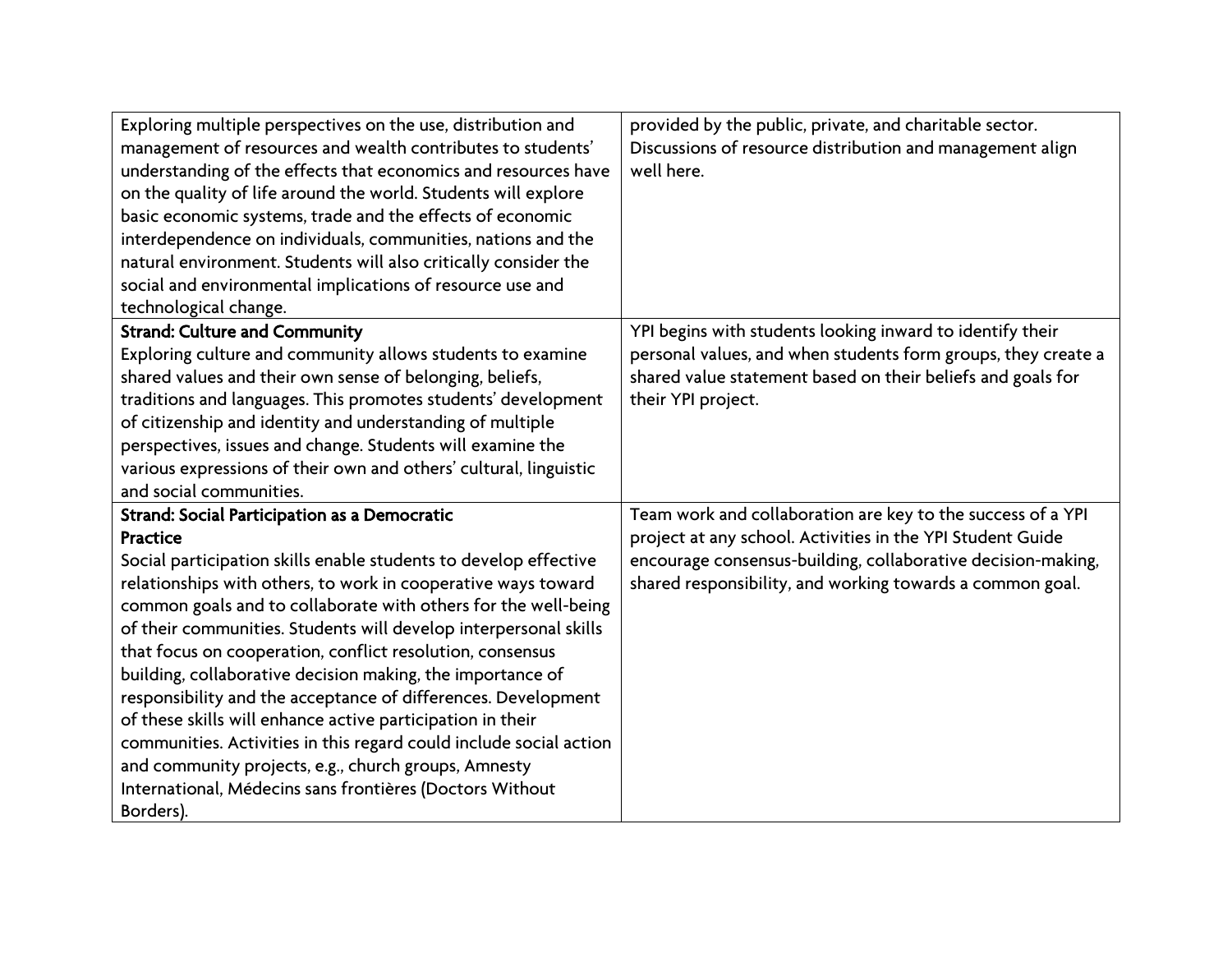| <b>Strand: Research for Deliberative Inquiry</b>                     | The majority of student time spent on the YPI project is time |
|----------------------------------------------------------------------|---------------------------------------------------------------|
| Purposeful deliberation and critical reflection are essential skills | spent researching - both online and through interviews at     |
| and processes for democratic citizenship and problem solving.        | charities. The learning that students engage in through this  |
| In social studies, the research process develops learners who are    | process is demonstrated and assessed through the culminating  |
| independent, self-motivated problem solvers and co-creators of       | task of YPI, the presentation.                                |
| knowledge. Developing research skills prepares students for the      |                                                               |
| world of work, post-secondary studies, lifelong learning and         |                                                               |
| citizenship in a complex world. These skills also enhance and        |                                                               |
| enrich the process of identity formation as students critically      |                                                               |
| reflect on their sense of self and relationship to others. The       |                                                               |
| foundations of the research process are the application of           |                                                               |
| acquired skills, the selection of appropriate resources and the      |                                                               |
| use of suitable technology.                                          |                                                               |
| <b>Strand: Communication</b>                                         | YPI provides opportunities for students to develop            |
| Communication skills enable students to comprehend, interpret        | communication skills throughout the program, and to           |
| and express information and ideas clearly and purposefully.          | demonstrate their oral communication skills through their     |
| These skills include the language arts of listening, speaking,       | presentation at the end of the project.                       |
| reading, writing, viewing and representing, as well as the use of    |                                                               |
| communication technologies for acquiring and exchanging              |                                                               |
| information and ideas.                                               |                                                               |

## GRADE 9: CANADA: OPPORTUNITIES AND CHALLENGES

Overview: Grade 9 students will analyze the relationship between Canada's political and legislative processes and their impact on issues pertaining to governance, rights, citizenship and identity. Students will also explore issues of economics and their impact on quality of life, citizenship and identity in Canada and the United States.

Rationale: Grade 9 students will broaden their understanding and appreciation of the relationships among governance, economics, quality of life, citizenship and identity.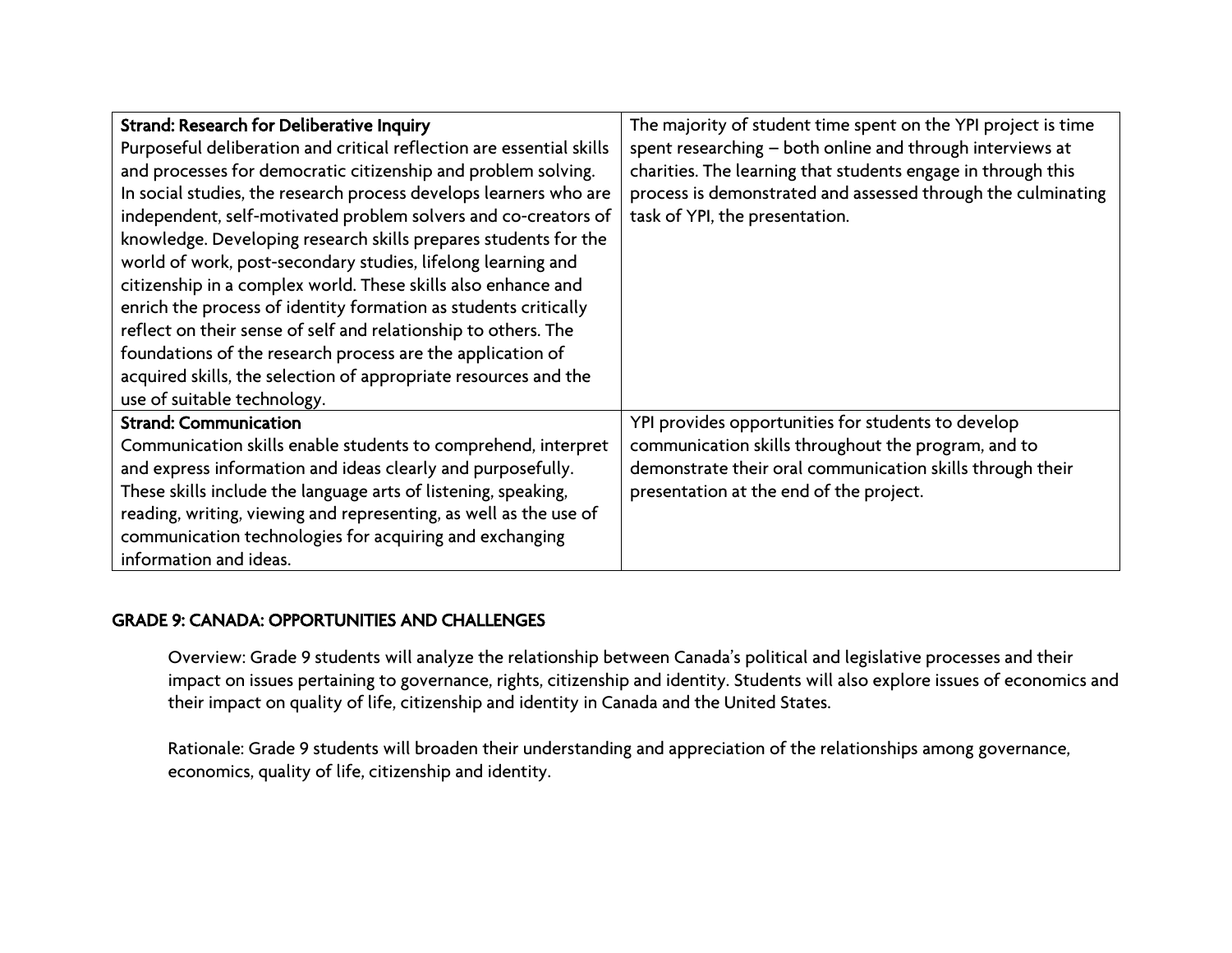| Table 2: Grade 9 Social Studies - Canada: Opportunities and Challenges                                                                                                                                                                                                                                                                                                                                                                                                                                                                                                                      |                                                                                                                                                                                                                                                                                                                                       |  |
|---------------------------------------------------------------------------------------------------------------------------------------------------------------------------------------------------------------------------------------------------------------------------------------------------------------------------------------------------------------------------------------------------------------------------------------------------------------------------------------------------------------------------------------------------------------------------------------------|---------------------------------------------------------------------------------------------------------------------------------------------------------------------------------------------------------------------------------------------------------------------------------------------------------------------------------------|--|
| <b>SKILLS/OUTCOMES</b>                                                                                                                                                                                                                                                                                                                                                                                                                                                                                                                                                                      | <b>CONNECTION TO YPI</b>                                                                                                                                                                                                                                                                                                              |  |
| <b>Benchmark Skills and Processes</b><br>Social Participation as a Democratic Practice<br>Students will:<br>9.S.5 demonstrate skills of cooperation, conflict resolution<br>and consensus building:<br>demonstrate leadership in groups, where appropriate,<br>to achieve consensus and resolve conflicts peacefully<br>and equitably<br>demonstrate a positive attitude regarding the needs<br>and perspectives of others<br>access, retrieve and share information from electronic<br>sources, such as common files<br>use networks to brainstorm, plan and share ideas with<br>$\bullet$ | Students have the opportunity to develop leadership in groups<br>throughout their YPI projects. Activities in the YPI Student Guide<br>encourage consensus-building, collaborative decision-making, shared<br>responsibility, and working towards a common goal.                                                                      |  |
| group members<br>9.S.6 develop age-appropriate behaviour for social<br>involvement as responsible citizens contributing to their<br>community, such as:<br>develop leadership skills by assuming specific roles<br>and responsibilities in organizations, projects and<br>events within their community                                                                                                                                                                                                                                                                                     | Beyond YPI, teachers can encourage students to remain involved<br>with their chosen organizations through volunteer opportunities,<br>speaking engagements, fundraising events, online engagement, etc.                                                                                                                               |  |
| <b>Research For Deliberative Inquiry</b><br>Students will:<br>9.S.7 apply the research process:<br>reflect on changes of perspective or opinion based on<br>information gathered and research conducted                                                                                                                                                                                                                                                                                                                                                                                     | YPI's annual program evaluations have revealed that the theme of<br>shifting perspectives among students: when we ask students about<br>their experience visiting a charity for YPI, they often tell us that it<br>was an "eye-opening experience" and that their perspective on their<br>community and the social issue had changed. |  |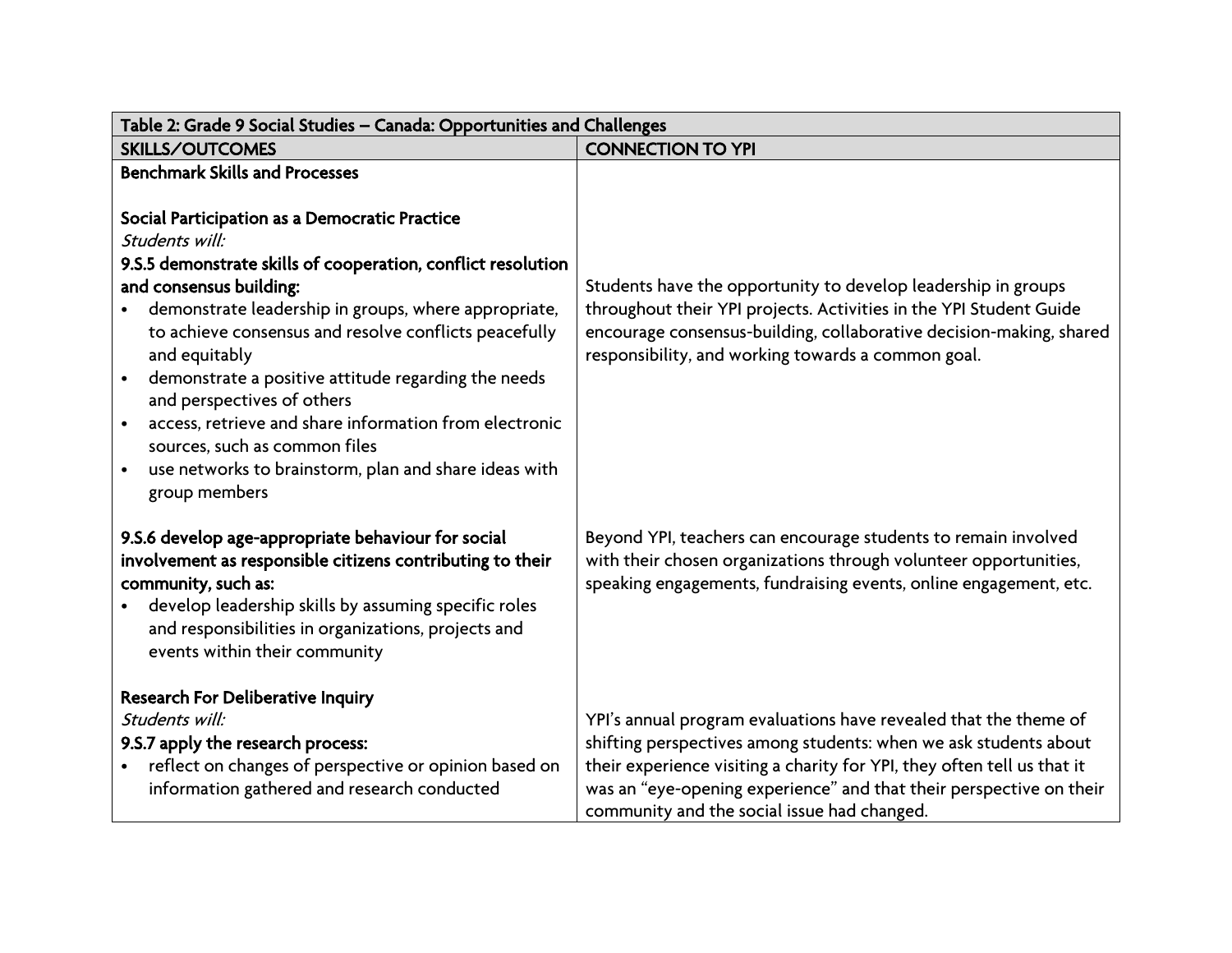- integrate and synthesize concepts to provide an informed point of view on a research question or an issue
- develop a position supported by information gathered during research
- draw conclusions based upon research and evidence
- organize and synthesize researched information
- formulate new questions as research progresses
- practise responsible and ethical use of information and technology
- include and organize references as part of research
- create a plan for an inquiry that includes consideration of time management
- demonstrate the advanced search skills necessary to limit the number of hits desired for online and offline databases; for example, the use of "and" or "or" between search topics and the choice of appropriate search engines for the topic
- develop a process to manage volumes of information that can be made available through electronic sources
- evaluate the relevance of electronically accessed information to a particular topic
- make connections among related, organized data, and assemble various pieces into a unified message
- refine searches to limit sources to a manageable number
- analyze and synthesize information to create a product

## Communication

Students will:

The majority of student time spent on the YPI project is time spent researching – both online and through interviews at charities. The learning that students engage in through this process is synthesized, demonstrated and assessed through the culminating task of YPI, the presentation.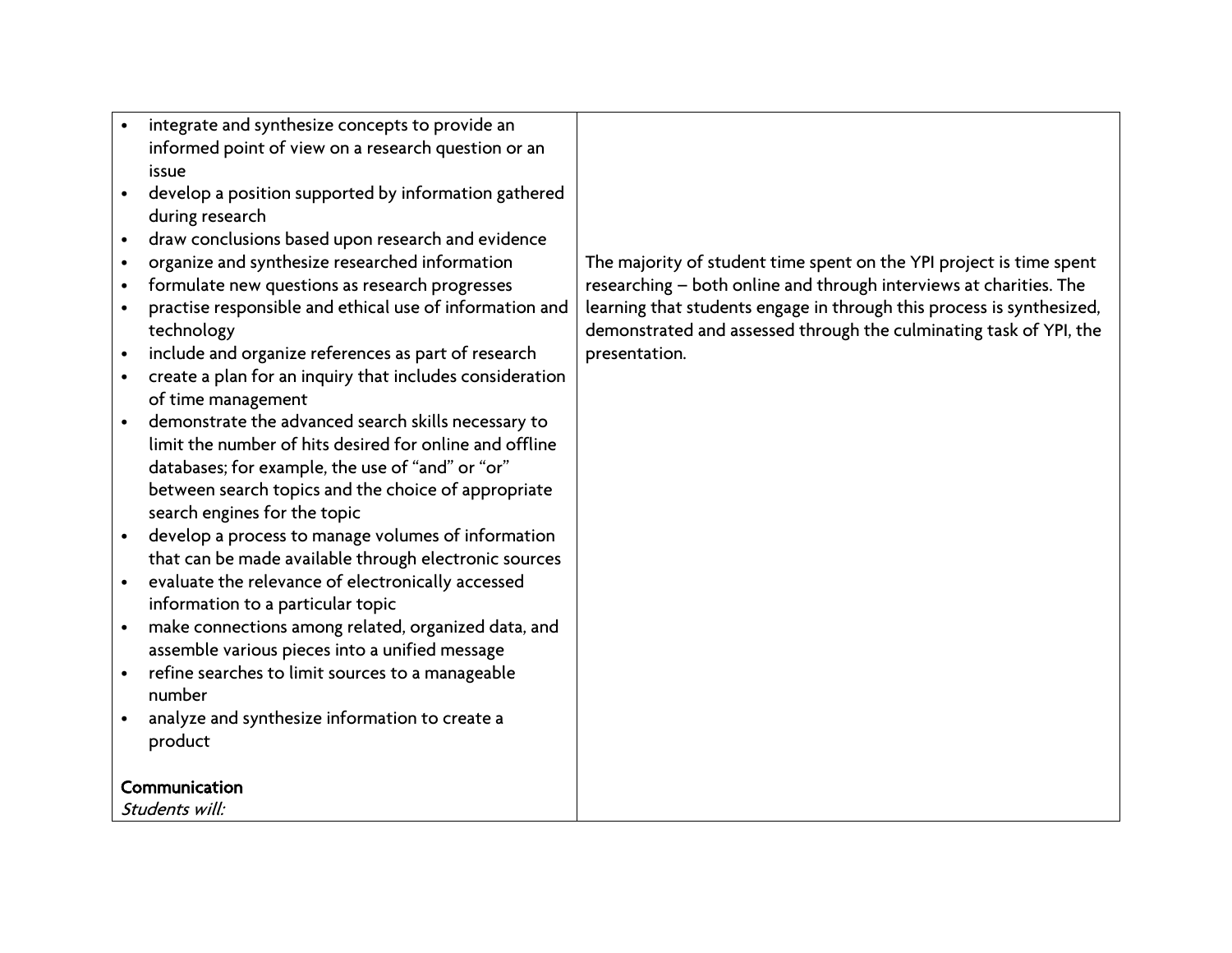| 9.S.8 demonstrate skills of oral, written and visual literacy:<br>communicate in a persuasive and engaging manner<br>through speeches, multimedia presentations and<br>written and oral reports, taking particular audiences<br>and purposes into consideration<br>elicit, clarify and respond appropriately to questions,<br>$\bullet$<br>ideas and diverse points of view presented in<br>discussions<br>make reasoned comments relating to the topic of<br>discussion<br>listen to others to understand their perspectives<br>9.S.9 develop skills of media literacy:<br>examine techniques used to enhance the authority and<br>authenticity of media messages | Each group YPI project culminates, and in assessed by, a persuasive<br>oral presentation, and in most schools, students choose to include a<br>multimedia element (i.e. video, PowerPoint, etc.). YPI provides<br>judging criteria for the presentations, but the medium guidelines are<br>left to the schools to set based on their curricular needs.<br>YPI provides opportunities for students to develop communication<br>skills throughout the program when they interact with their group<br>members, their other classmates, representatives from charities, etc.<br>Teachers have the opportunity to assess these skills during student<br>presentations at the end of the project. |
|--------------------------------------------------------------------------------------------------------------------------------------------------------------------------------------------------------------------------------------------------------------------------------------------------------------------------------------------------------------------------------------------------------------------------------------------------------------------------------------------------------------------------------------------------------------------------------------------------------------------------------------------------------------------|---------------------------------------------------------------------------------------------------------------------------------------------------------------------------------------------------------------------------------------------------------------------------------------------------------------------------------------------------------------------------------------------------------------------------------------------------------------------------------------------------------------------------------------------------------------------------------------------------------------------------------------------------------------------------------------------|
| General Outcome 9.2 Issues for Canadians: Economic<br>Systems in Canada and the United States<br>Students will demonstrate an understanding and<br>appreciation of how economic decision making in Canada<br>and the United States impacts quality of life, citizenship<br>and identity.                                                                                                                                                                                                                                                                                                                                                                           |                                                                                                                                                                                                                                                                                                                                                                                                                                                                                                                                                                                                                                                                                             |
| <b>Specific Outcomes</b><br><b>Knowledge and Understanding</b><br>9.2.5 assess, critically, the relationship between<br>consumerism and quality of life in Canada and the United<br>States by exploring and reflecting upon the following<br>questions and issues:<br>What are the indicators of quality of life?                                                                                                                                                                                                                                                                                                                                                  | Beginning in part two of the YPI curriculum, students explore social<br>issues in their local community. Poverty and equal access to<br>opportunities is at the root of, or can be linked to, many of these<br>issues. This issue can be discussed in tandem with curricular content<br>on consumerism and quality of life.                                                                                                                                                                                                                                                                                                                                                                 |